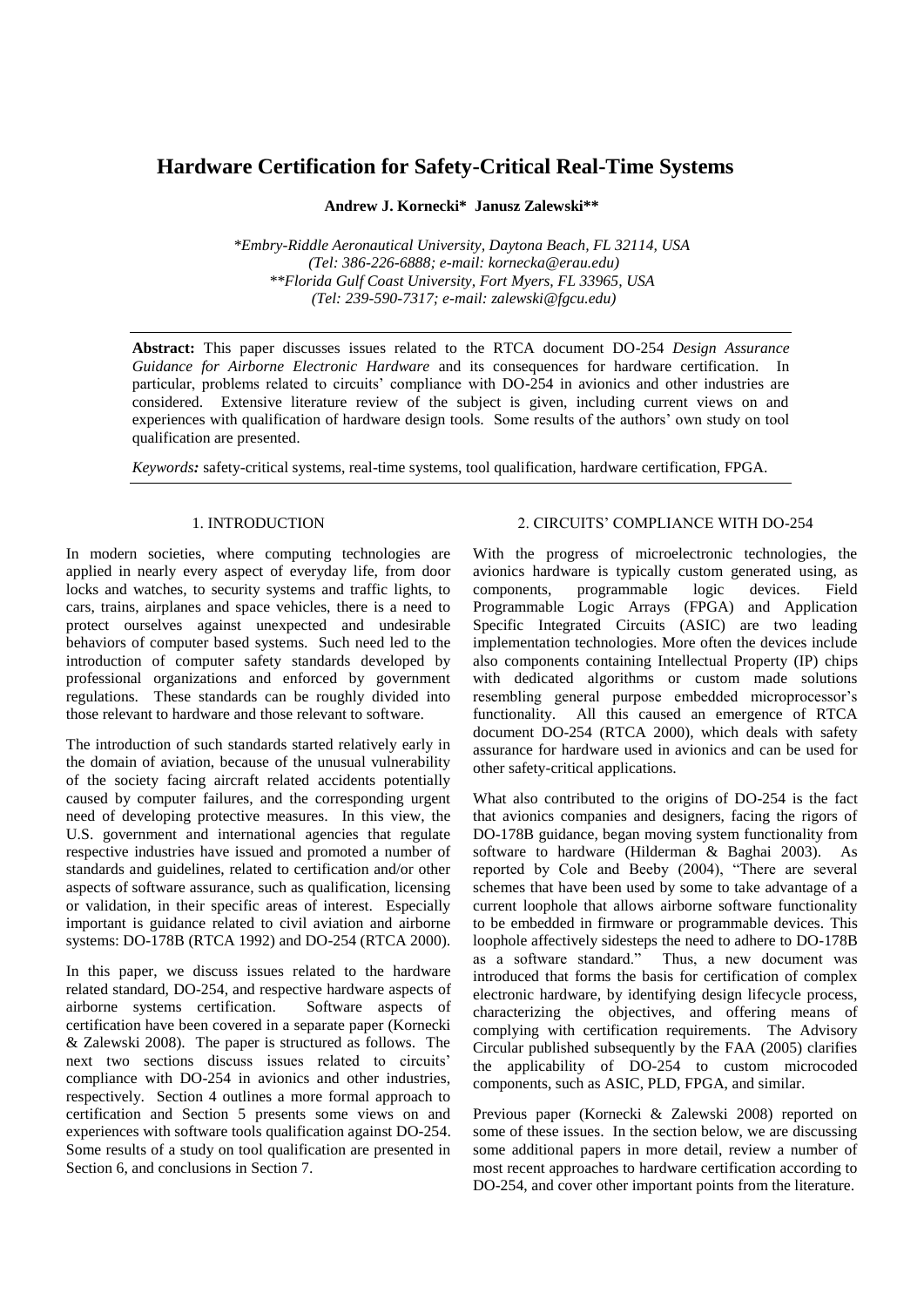#### *2.1 General Issues of DO-254 Certification*

Miner et al. (2000) were probably the first to consider compliance with DO-254, before even the standard was officially released. In a joint project with the FAA, NASA Langley was developing a hardware design to gain understanding of the guidance document and generate an example suitable for training. A core subsystem of the Scalable Processor-Independent Design for Electromagnetic Resilience (SPIDER) was selected for this case study.

Hilderman and Baghai (2003) offer an advice to manufacturers to map their existing development processes to those of DO-254. At the strategic level, the recommend approach is "to focus on ensuring correctness at the conceptual design stage and then preserve the design integrity" as one proceeds through the detailed design and implementation. However, each individual vendor or designer faces multiple specific design problems that must be addressed to meet the DO-254 objectives. How they proceed depends on an individual vendor and the type of problem.

Young (2004) reported on the role commercial off-the-shelf (COTS) products could have in safety-critical avionics systems creation under DO-254 guidance. The APMC (Avionics Process Management Committee) has produced EIA-933 Standard for Preparing a COTS Assembly Management Plan. This document recommends how to select and manage suppliers of avionics COTS products.

In the white paper of the DO-254 Users Group, Baghai and Burgaud (2004) offer a package including the following five items designed to assist in the qualification process:

- The processes documents, that help define, benchmark and improve the industrial design, verification, validation, and quality assurance processes
- The quality assurance checklists, for reviews and audits, ensuring that each project is compliant with the defined industrial process
- The tools for requirements management and traceability, checking compliance of HDL code with coding standards, HDL code verification, and test suite optimization
- The tools integration into the industrial process, until their qualification (interfaces, report generation for a certification audit, trainings, tools assessment, etc.), and
- The DO-254 TRAINING by consulting partners.

Cole and Beeby (2004) studied DO-254 compliance for graphic processors, considered as COTS components, and proposed a four phase approach to meet DO-254 objectives:

- 1) Provision of a DO-254 COTS data pack to support the use of a given electronic part.
- 2) Provision of a DO-254 compliance statement.
- 3) Process improvement and further analysis.
- 4) Ongoing support for new parts and processes.

In Phase 1, that is, for a part that was already fully designed and in production, only the following could be done for compliance:

• review of the available component management data from chip designer and chip manufacturer

- analysis of the available data for completeness
- augmentation of the available data through further analysis and testing, in case of any existing deficiencies
- developing recommendations to improve the process for future parts
- development of the COTS data pack in a format compatible with DO-254
- revising the data pack with DER to ensure completeness and suitability for DO-254 submission by end customers.

Phase 2 is meant to take a closer look at the design and development processes, but without changing them. Rather, it provides the basis for improving these processes and obtaining better compliance with DO-254. Phase 3 is a step to put the recommendations of Phase 2 into practice. Finally, the role of Phase 4 is to provide the continuous process of DO-254 compliance for making any new parts that might need such compliance.

Glazebook (2007) discussed certification according to DO-254 in the British context, focusing on the 26 data items listed in the standard as the compliance suite, of which four are required fo submission: (a) Plan for Hardware Aspects of Certification; (b) Hardware Verification Plan; (c) Top Level Drawings; and (d) Hardware Accomplishment Summary. He made several recommendations summarized below:

- Developing robust and accurate plan early in the program before transition to the development stages of the lifecycle is essential.
- Using proofing and obsolescence robustness assessments as part of the component selection process.
- Focusing on proven techniques and approaches.
- Ensuring that robust and controlled transition criteria are implemented prior to any development.
- Ensuring that the requirements are controlled and sufficiently abstracted in the inception phase.
- Using traceability metrics from the project inception.
- Considering verification at the start of the program
- Detecting and eliminating coding errors should be seen as part of the development activity.

In the context of the British market, Lee (2007) analyzes the procurement and acceptance of military avionic systems based on the continuing technical advances that are being made in electronic system design, in general, and the capabilities of Programmable Logic Devices (PLDs), in particular. An interpretation is given of DO-254 in a view of military systems, quoting several common issues in DO-254 development and certification, such as:

- Inadequate level of detail in requirements
- Inadequate formal planning and following of plans
- Lack of independence in quality assurance and verification
- Inadequate and non-automated traceability
- Lack of automatic testing.

Two papers from Barco-Siles S.A. (Pampagnin & Menis 2007 and Leroy & Bezamat 2007) report on the way the company deals with increasing demands on the hardware development processes resulting from DO-254 conformance. In the former paper, the authors state that even though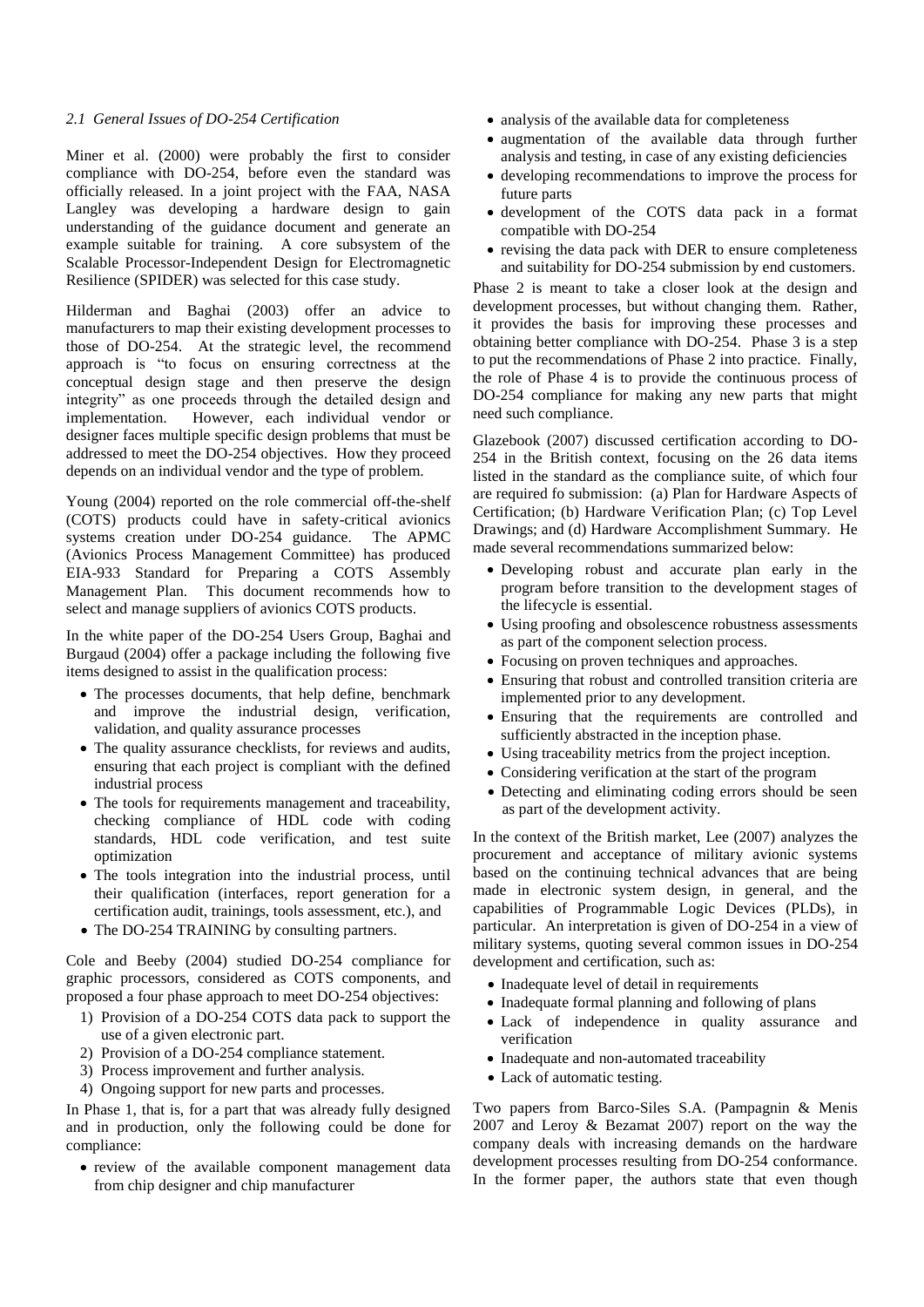implementing DO-254 has necessarily a non-negligible cost, this can be considered as an investment. It obliges the supplier to analyze in detail its processes, methodologies and tools and to apply a structured development processes, with a rigorous quality assurance. It also allows the supplier to adapt its set of internal processes to the design assurance level targeted to optimize efforts. The resulted products have a better quality and the development cycles are optimized. Verification is focused on design errors, and effort and resources are better distributed. It obliges the subcontractor to respect a structured development processes. The initial cost has to be compared with the level of quality for the subcontractor. Applying the DO-254 gives the assurance that the applicant can obtain from its subcontractor a good level of quality, good documentation, and the ability to reuse the design, if necessary.

The latter paper deals specifically with the way how Barco-Silex has handled the DO-254 guidance for designing FPGA circuits. It addresses the development cost impact on FPGA design throughout the verification level and the amount of data delivered in this process. The golden rule to provide Hardware Design Assurance for any design entity is to split the three fundamentals design rules. Specification, Conception and Validation must be assumed by different people in order to avoid error propagation over the licecycle. In many cases, validation results may need to be reviewed independently to confirm proper procedures were followed and that the results confirm that the requirements have been met.

Plastow (2007) considers DO-254 compliance from the perspective of space applications, and argues that: "Hardware development follows a process that is very similar to software development. Many of the proven software techniques used in software development/verification can be used with little or no modification on hardware." Thus, he recommends using software techniques, such as change impact analysis and fault tree analysis to provide a way to better understand and verify a complex electronics design. As he states, such interdisciplinary approach would insure better design quality.

# *2.2 Response from Chip & Board Manufacturers*

Chip and board manufacturers are particularly eager to comply with DO-254, because of their concerns about the market share. Since compliance with DO-2254 guidance is considered a technological advantage, most of the vendors began changing their development processes towards meeting the guidance objectives. Several companies announced their readiness to comply with certification requirements.

Mentor Graphics and Aldec/Actel seem to take the lead in providing compliance of their products with DO-254. While most of respective papers have been reviewed in (Kornecki & Zalewski 2008), here we provide some additional insight.

Dewey (2008) outlines the contents of the standard and comments on the meaning of its requirements to the vendors and suppliers, especially on added costs. He focuses on the

properties of data (artifacts) generated throughout the design process and lists the six characteristics, as per DO-254:

- non-ambiguity, having a single interpretation
- completeness, inclusion of all requirements along with the associated data
- verifiability, existence of means to determine that data are correct
- consistency, avoidance of conflicts among data
- modifiability, with no need to change the structure of data
- traceability, ability to determine the origin of data.

Regarding the tool qualification, he states what the standard does, that:

- tools generating code have more rigorous qualification process than tools that verify results, and
- each version of a tool has to be qualified in the context of a particular projects.

Lange and Boer (2007) give an overview of functional hardware verification methodologies, as a part of the design process, but with very little reference to DO-254, contrary to what the paper title claims. Their important consideration, however, is that the verification techniques that served well the designs 10-15 years ago are no longer adequate due to a tremendous increase in design complexity and integration. As a consequence, design verification has become a limiting factor in safety-critical systems, especially with respect to such factors as: complexity, concurrency and metastability. Latest verification techniques are then described that take care of such issues as state explosion, design traceability and effectiveness of coverage.

One of Mentor Graphics' techniques, called Advanced Verification Methodology (AVM), consisting of constraint random test generation, a total coverage model, design intent specification, and formal model checking, is described in (Keithan et al. 2008). It has been used on a practical design of an FPGA based DMA engine at Rockwell-Collins, with the project adhering to DO-254 requirements.

The use of AVM is an important consideration for a safetycritical project, since it is based on an open source Transaction Level Modeling (TLM) class library and supports standard languages SystemVerilog and SystemC. As such, even though originated at Mentor Graphics, it is vendor neutral. Due to its open source nature it allows code inspections that may be required for certification. Although the project has not been fully completed at the time of this writing, it was believed that AVM helps not only demonstrate that the requirements have been satisfied to the highest possible level (the ultimate verification goal off DO-254), but also assists in shortening design cycles. Interestingly, the requirements phase used a requirement capture tool named DOORS, which has been typically applied in software development projects.

Lee and Dewey (2007) shed more light on meeting DO-254 objectives in a form acceptable to the auditor known as Designated Engineering Representative (DER), by explicitly addressing its subset: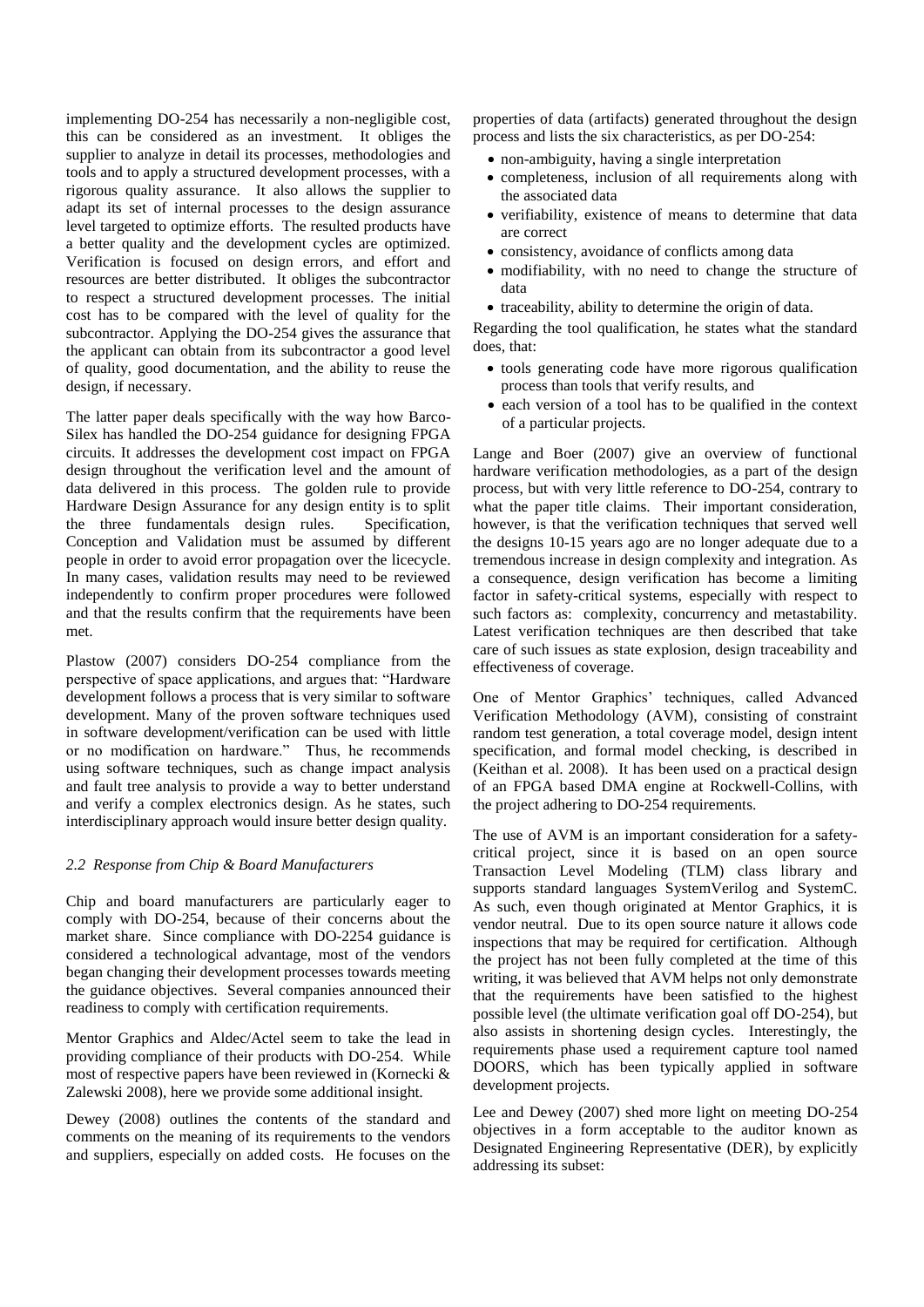- requirements management and tracking, with the use of such tools as Reqtify or DOORS
- Register Transfer Level (RTL) code validation, with an automated method to measure RTL to a company standard
- verification process assurance, with the use of AVM, and
- producing design documentation, from requirements, to the RTL code, to the bit streams or Graphic Data System (GDS) II file format.

All this is written and outlined keeping in mind that "DO-254 is not a burden but a set of guides that helps standardize hardware systems assurance, making flight systems safe."

Aldec and Actel, which seem to work in alliance, published information on their efforts towards making their products DO-254 certifiable. Sysenko and Pragasam (2007) outlined their process for airborne systems design assurance which relies on the verification methodology called Hardware Embedded Simulation (HES), and follows two traditional steps: RTL simulation and gate-level simulation. It is a hardware-software simulation platform driven by software that facilitates the implementation of the design in a reconfigurable hardware, such as an FPGA, and then verification of the design functions. Zalewski (2007) described in more technical detail (although without any references to DO-254) what seems to be the core of such approach, with using a hardware accelerator, which is essentially a hardware board and a simulator connected via a high-speed interface with intelligent clock.

It is interesting to note that Aldec FPGA chips, as being used in safety-critical applications, have undergone some significant scrutiny. The Japan Aerospace Exploration Agency (JAXA) performed thorough evaluation tests on Actel A54SX-A/RTSX-SU FPGA's used on satellites (Kariu et al. 2005). In particular, the operational life tests, the temperature cycling tests, and the radiation tests were performed to collect the reliability data and assess the risk of using these products on the flight units. However, the results were meant to be applicable only to this particular project and no reference to DO-254 was made.

Lundquist (2007) in his thesis looked in more details at the problems that arise when trying to certify system-on-chip solutions according to DO-254. Used as an example of an embedded FPGA, the Actel Fusion FPGA chip with integrated analog and digital functionality is tested according to the verification guidance. The thesis shows that a certification procedure for a standard non-embedded FPGA based safety critical system is possible. As the author states, if similar solutions could be used in the aviation industry it would mean using fewer systems that could do more, thereby among other things reducing system complexity and developing costs. However, the question of how these embedded chips could pass certification to be used in safety critical systems remains unanswered in this thesis.

Vendors and manufacturers continue their efforts to, first, understand the need for DO-254 compliance, and then meet the standard's requirements. Recently, Reeve and Lange (2008) published a white paper discussing concerns of creating and executing the DO-254 compliant design project. Among the potential pitfalls that need to be addressed they list the following:

- do not think that you can "get around" DO-254
- do not attempt to generate DO-254 documents after the fact
- engage in a DO-254 program with proper preparation
- be prepared that requirements traceability is a reactive process
- consider reusing current designs
- understand that tool qualification is difficult.

In another recent paper, Kenny (2008) states that "DO-254 compliance requires an ecosystem of partners that offers a range of DO-254 certifiable solutions." Further, the paper discusses the intricacies of DO-254 and emphasizes importance of dealing with several components of this ecosystem, such as:

- planning and educational support
- verification methods and tools qualification
- certification services, and
- programmable logic and IP suppliers.

# 3. OTHER TYPES OF CIRCUITS AND INDUSTRIES

Complex electronic hardware, such as PLDs, FPGAs and ASICs, are the critical components to be assessed against DO-254, and this has been recognized for safety-critical systems even before the emergence of this standard (Hilton & Hill 2000, Civera et al. 2002). However, there are still other circuits used in safety-critical applications that may also require assessment and certification. They are discussed briefly in this section, along with the industries that require such assessments.

Although the FAA (2005) states in its advisory circular that there is no intention for commercial off the shelf processors to comply with DO-254, Section 11.2 of DO-254 addresses the use of such components in safety-critical avionics systems. In this view, Fulton (2006) discusses the use of COTS graphical processors in primary or secondary flight displays, which are safety critical. The following requirements of DO-254 seem to be in place: manufacturer's track record, quality control procedures, service experience, and component's qualification with respect to reliability. With this in mind, a data package has been produced with eleven specific criteria and information how they have been met for these products.

Cole and Beeby (2004) present the entire DO-254 process for a graphical processor, while two other papers (Knaus 2004, Quantum3D 2007) discuss the role of certification in graphical systems using OpenGL standard. Very recently, Snyder (2008) outlines the entire idea of diverging from DO-254 by standardizing software based graphical processor units (GPU). He states, referring to DO-254 scrutiny, that "This level of design assurance is never available for a commercial GPU chip comprising millions of gates." In contrast, a software based GPU can be developed according to a strict subset of a software standard, such as OpenGL, and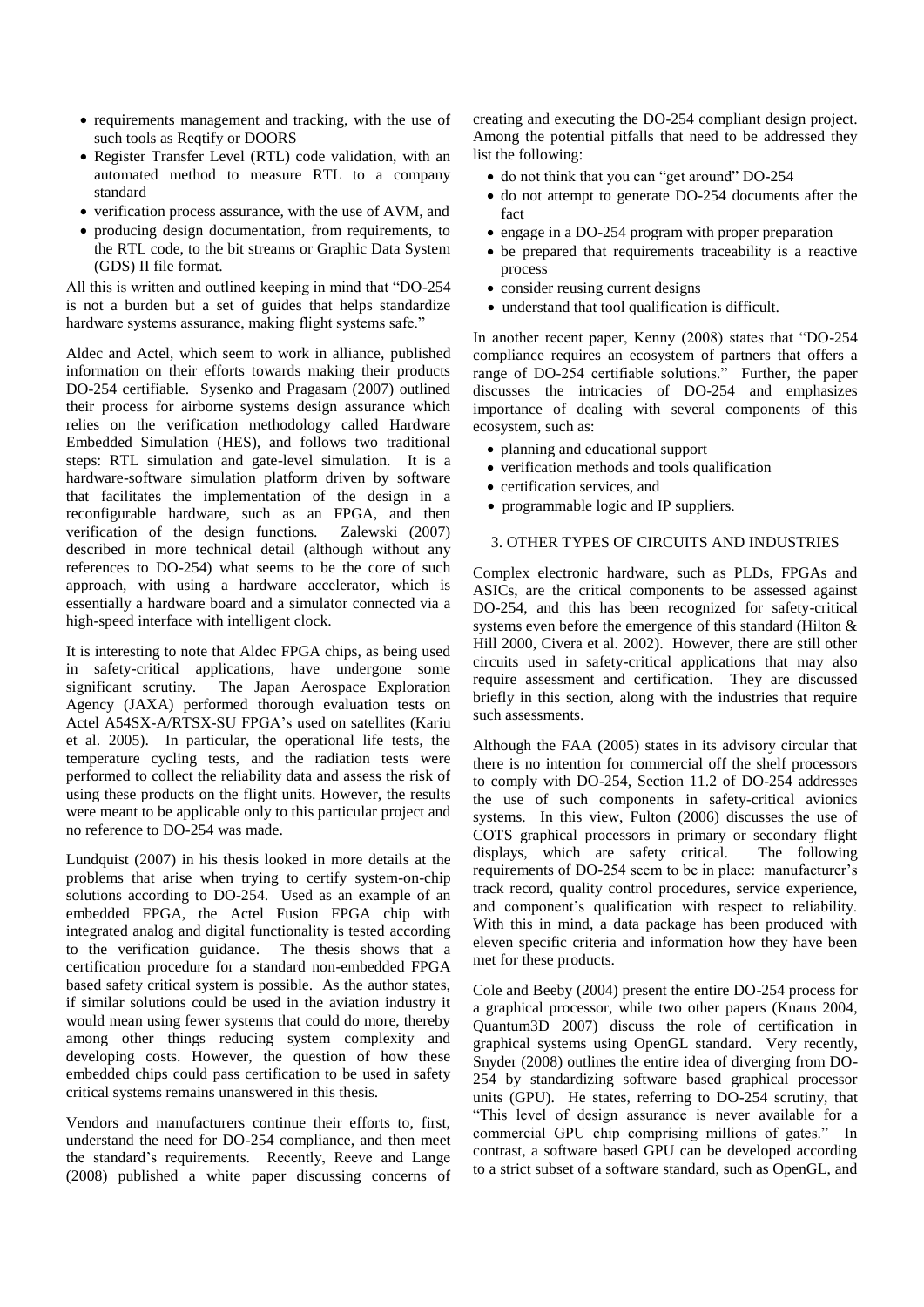"can undergo standard design assurance using the DO-178B software guidelines."

Several other electronic devices used in safety-critical systems may have to be considered for certification. For example, Forsberg and Karlsson (2006) discuss the COTS CPU selection for safety-critical applications, and Salewski and Taylor (2007) compare fault handling in FPGAs and microcontrollers for such application. General certification criteria for databuses are discussed by Rierson and Lewis (2003), and certification issues for one specific databus, AFDX, by Kornecki (2008).

Other industries made respective attempts as well, dated back as far as 1994 (Hughes & Musgrave 1994) for automotive industries and FPGA. More recently, papers appeared discussing certification of electronic equipment for a gas burner (Gonçalves et al. 2002), micro-electro-mechanical systems, MEMS (White & Rios 2002), and a radio altimeter (Hairion et al. 2007). Lundteigen and Rausand (2006) made one of a few attempts to look at hardware assessment for safety-critical systems from the perspective different than that of DO-254, by applying the IEC 61508 and 61511 standards.

There have always been tendencies to bring together programming languages and silicon, including implementations of a language in silicon (Schoeberl 2004 and 2008) but also using a programming language to design silicon and generate code for programmable logic devices (Hilton and Hall 2004). As one author states it, "Software consists of bits downloaded into a prefabricated hardware device. Traditional microprocessor software bits represent sequential instructions to be executed by a programmable microprocessor. In contrast, field-programmable gate array software bits represent a circuit to be mapped onto an FPGA's configurable logic fabric" (Vahid 2007). Thus, it seems like the "bits" loaded into the microprocessor's memory is as much software as the "bits" loaded into an FPGA.

Finally, there is a vast amount of standards across various industries that deal with software certification, but not much with hardware, with one exception. The international standard IEC 60601-1-4 (2000), on Programmable Electrical Medical Systems, states explicitly that it "goes beyond traditional testing and assessment of the finished medical electrical equipment and includes requirements for the processes by which medical electrical equipment is developed." This is an important step in the discussion on product versus process certification, since the standards further states: "Testing of the finished product is not, by itself, adequate to address the safety of complex medical electrical equipment."

The IEC standard takes as its basis the concepts of risk management and a development life cycle, on which it builds the procedures for design assurance. In particular, the guidance addresses requirements specification, architecture, detailed design and implementation, modification, and verification and validation. What seems to be a significant shortcoming is that the document redefines all basic concepts related to safety and system development, making no

reference to any of the computing or engineering glossaries, where these terms have been previously defined. This fact makes the document look not very much related to other existing standardization documents, even though the definitions might be compatible with those previously formulated in other standards.

# 4. FORMAL APPROACHES TO H/W VERIFICATION

A thorough review of literature for the last decade, or so, reveals a number of attempts to formalize reasoning about hardware. Only a handful of selected papers are analyzed below. An interested reader can find further references in two book collections on the subject (Hu and Martin 2004; Bernardo and Cimatti 2006). For the purpose of this discussion, we follow the definition of a formal method as given by the NASA Langley Formal Methods Group (NASA 2008):

*"Formal Methods" refers to mathematically rigorous techniques and tools for the specification, design and verification of software and hardware systems. The phrase "mathematically rigorous" means that the specifications used in formal methods are well-formed statements in a mathematical logic and that the formal verifications are rigorous deductions in that logic (i.e. each step follows from a rule of inference and hence can be checked by a mechanical process.)* 

In some of the earlier papers, Hoskote et al. (1997) addressed the problem of verifying the correctness of gate-level implementations of large synchronous sequential circuits with respect to their higher level specifications in HDL. The verification strategy is to verify containment of the finite state machine (FSM) represented by the HDL description in the gate-level FSM by computing pairs of compatible states. Their formulation of the verification problem dissociates the verification process from the specification of initial states, whose encoding may be unknown or obscured during optimization and also enables verification of reset circuitry. Consequently, verification of circuits with large and diverse I/O sets, which was previously intractable due to lack of a single effective variable order for the binary decision diagrams is now feasible.

In another older paper Kern and Greenstreet (1999) point out to two main aspects of the application of formal methods in a hardware design process: (a) the formal framework used to specify desired properties of a design, and (b) the verification techniques and tools used to reason about the relationship between a specification and a corresponding implementation. They survey a variety of frameworks and techniques proposed in the literature and applied to actual designs. The specification frameworks include temporal logics, predicate logic, abstraction and refinement, as well as regular languages. The verification techniques presented include model checking, automata-theoretic techniques, automated theorem proving, and approaches that integrate the above methods. They present a selection of case studies where formal methods were applied to industrial-scale designs, such as microprocessors, floating-point hardware, protocols, memory subsystems, and communications hardware.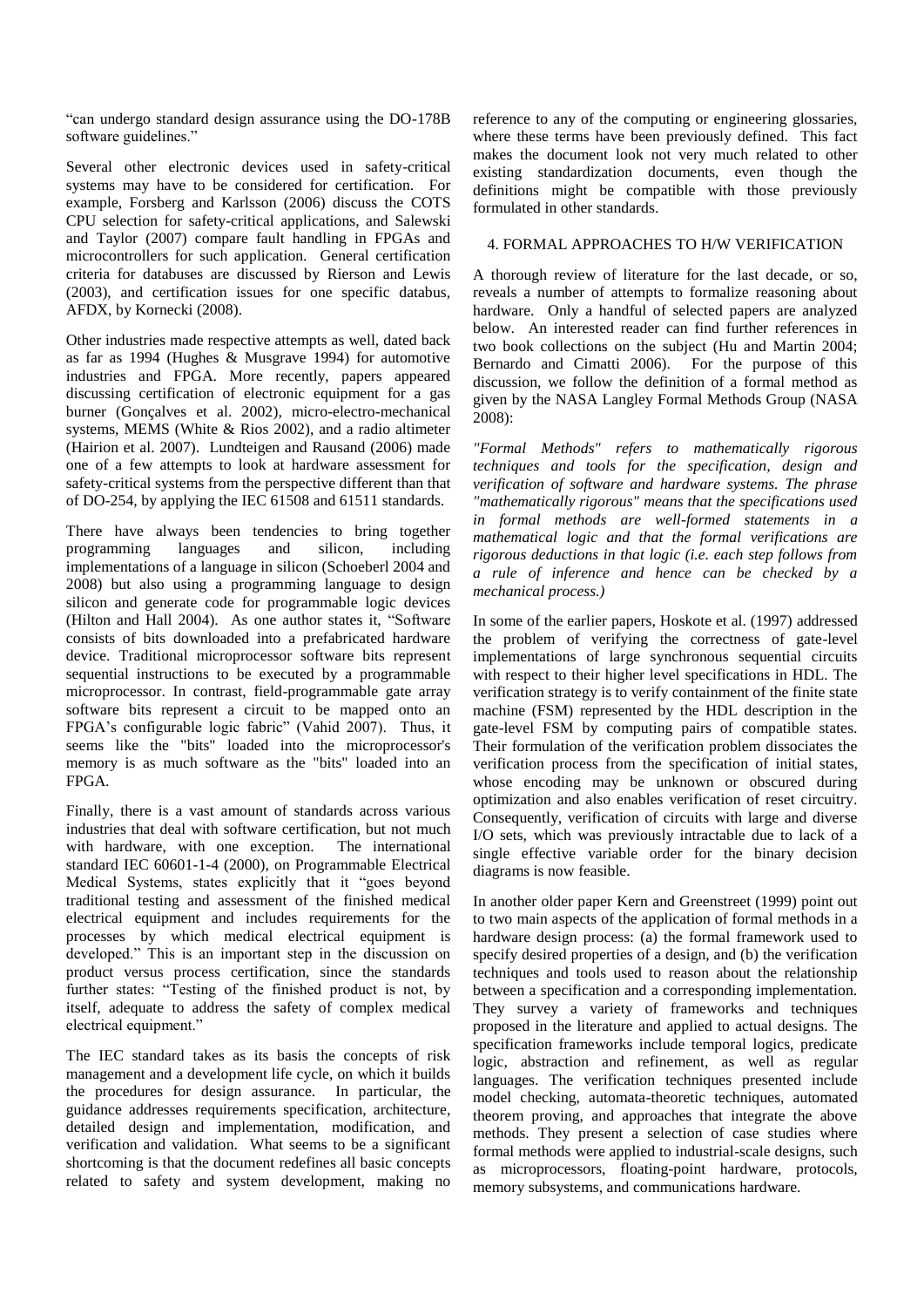Bunker et al. (2004) reviewed one aspect of almost every hardware design, that is, protocol compliance verification. The paper presents a survey of candidate modeling languages for protocol verification, focusing on languages originally intended for hardware and software design and verification activities. The comparison is framed by first constructing taxonomy of these languages, and then by discussing the applicability of each approach to the compliance verification problem. Each discussion includes a summary of the development of the language, an evaluation of the language's utility for the problem domain, and examples of how the language might be used to specify hardware protocols.

Only relatively recently authors of papers on formal methods began considering tools supporting these approaches. handful of related papers are discussed below.

Turner and He (2001) investigate specification, verification and test generation for synchronous and asynchronous circuits. Their approach is called Digital Logic In LOTOS (the ISO language of temporal ordering specification), or DLIL for short. They defined relations for strong conformance to verify a design specification against a highlevel specification, and developed tools for automated testing and verification of conformance between an implementation and its specification.

Aljer and Devienne (2004) consider the use of a formal specification language as the foundation of real validation process. They propose architecture based upon stepwise refinement of a formal model to achieve controllable implementation. Partitioning, fault tolerance, and system management are seen as particular cases of refinement in order to conceptualize systems correct by proven construction. The basic principles of system methodologies are presented and the methodology based on the refinement paradigm is described. In order to prove this approach, the B-HDL tool based on a combination of VHDL and B method formal language has been developed.

Nehme and Lundqvist (2003) describe a framework consisting of both software tools for application verification and hardware platforms for execution and real-time monitoring. The tool translates safety critical VHDL code into a formal representation in a form of FSM model. Different formal techniques can then be applied on this representation in order to verify properties such as liveness and deadlock and to validate that the timing constraints of the original system hold. Three aspects of the tool implementation are discussed: transformation of source code into an intermediate representation, verification of real-time properties, and some tool-related implementation issues.

Dajani-Brown et al. (2004) focus on the use of SCADE (Safety Critical Application Development Environment) and its formal verification component, the Design Verifier, to assess the design correctness of a sensor voter algorithm used for management of three redundant sensors. The algorithm, captured as a Simulink diagram, takes input from three sensors and computes an output signal and a hardware flag indicating correctness of the output. Since synthesis of a correct environment for analysis of the voter's normal and

off-normal behavior is a key factor when applying formal verification tools, this paper is focused on: 1) the different approaches used for modeling the voter's environment; and 2) the strengths and shortcomings of such approaches when applied to the discussed problem.

Hilton in his thesis (2004) proposes a process for developing a system incorporating both software and PLD, suitable for safety critical systems of the highest levels of integrity. This process incorporates the use of Synchronous Receptive Process Theory as a semantic basis for specifying and proving properties of programs executing on PLD, and extends the use of SPARK Ada to cover the interface between software and programmable logic. The author claims that the demonstrated methods are not only feasible but also scale up to realistic system sizes, allowing development of such safety-critical software-hardware systems to the levels required by current system safety standards.

Finally, with the emergence of the FAA endorsed document DO-254 "Design Assurance Guidance for Airborne Electronic Hardware", more papers began to appear that discuss not only tool support for formal approaches, but also compliance with the DO-254 standard. This is where some discussions of product or process certification and tool qualification begin to take place. Related papers are discussed in more detail in the next section.

#### 5. TOOL QUALIFICATION AGAINST DO-254

Since the growing complexity of electronics hardware requires the use of automatic software tools, the DO-254 document also includes a section on tool qualification. Tool qualification has been defined as the process necessary to obtain certification credit for a tool within the context of a specific airborne system. The document distinguishes between design tools, which can introduce errors into the product, and verification tools, which do not introduce errors into the product but may fail detecting errors in the product. The DO-254 tool assessment and qualification process is shown in Figure 1.



Fig. 1. Principle of the tool qualification process (RTCA 2000).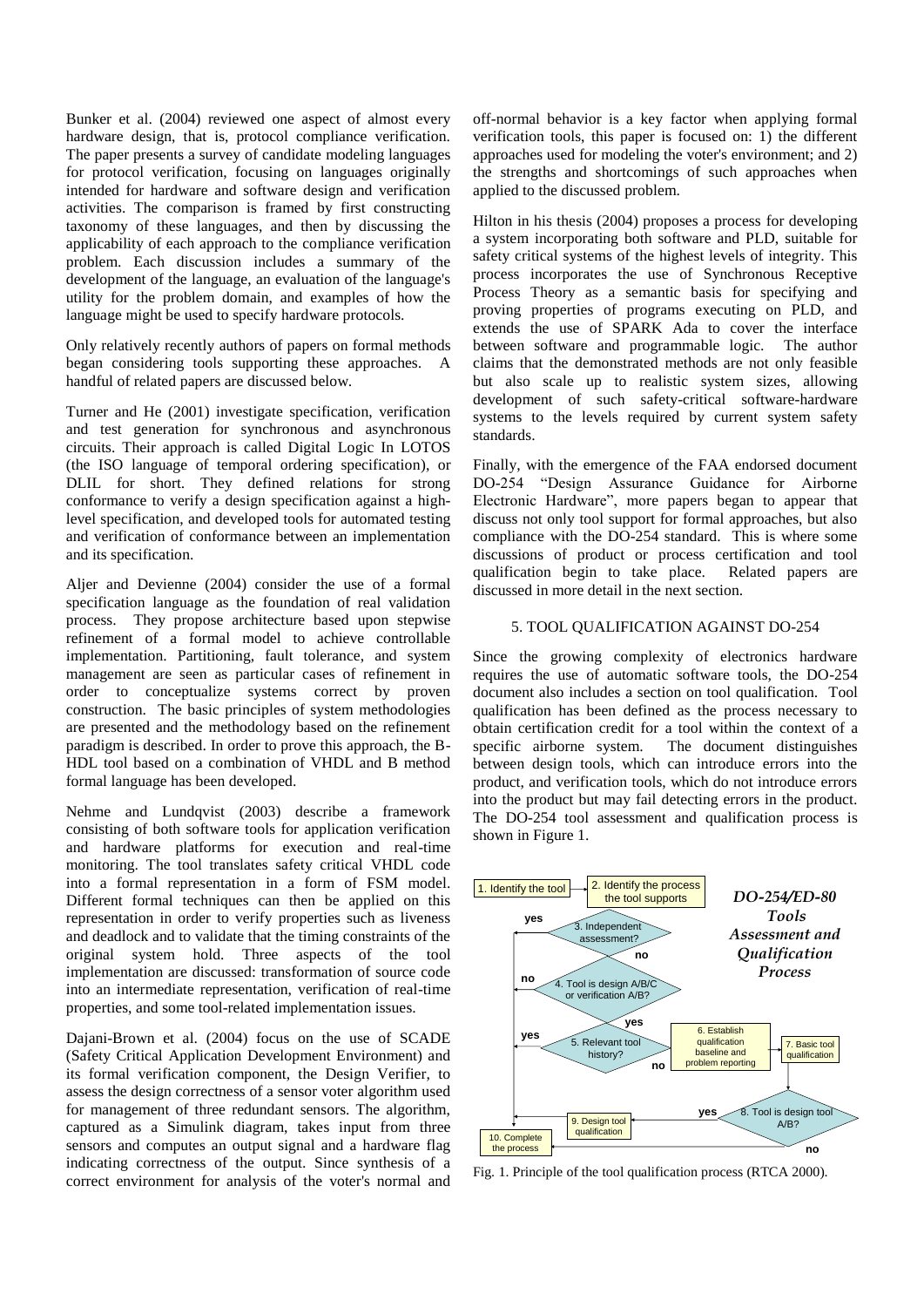Several vendors recently began dealing with tool qualification. Aldec (2007) used a sample design of a counter, with the following features: one clock domain, asynchronous reset, clock enable port, counting direction port (up/down), synchronous initial value reload ability, 64 bits output data. The system contained two boards connected through Daughter Board (DB) connectors. First of them – the main board – was Aldec HES board (HES3X3000EX) connected to the PCI bus. This board generated stimuli for Design Under Test (DUT) and collected results from DUT. The second board was a user DB with DUT.

The verification process contained three independent stages: simulation stage, verification stage, comparison stage. The simulation stage is a typical HDL–level simulation in Active-HDL simulator. During simulation, stimuli and results are captured to waveform (ASDB format) on specified edge of user clock. The clock line of DUT is not stored in waveform file. It is generated on HES main board during verification in order to assure constant frequency. For hardware verification purpose the *PrototypeVerificationTool* (PVT) program is used. It maintains communication with FIFO sending test vectors to DUT and retrieving response data from DUT. During verification process, application continuously performs two tasks: writing stimuli to *SinFIFO and* reading results from *RoutFIFO*. Results from *RoutFIFO* are written to raw binary file. At the end of verification, binary results are transformed to ASDB waveform file. At the comparison stage, waveform captured during simulation is compared with waveform obtained from hardware verification. No differences indicate that verification has finished successfully. The Aldec waveform viewer – the *Wvcore* can be used for waveform comparison purpose.

Lange (2008) addresses circuit metastability in the context of DO-254 tool certification. Metastability is the term to describe what happens in digital circuits when the clock and data inputs of a flip-flop change values at approximately the same time. This leads to the flip-flop output oscillating and not settling to a value within the appropriate delay window. The output of the flip-flop is said to have gone "metastable." This happens in designs containing multiple asynchronous clocks, when two or more discrete systems communicate. Metastability is a serious problem in safety-critical designs as it causes intermittent failures. A comprehensive verification solution is offered by Mentor Graphics *0-In Clock Domain Crossing (CDC)* tool that essentially does the following:

- Performs a structural analysis on the RTL code to identify and analyze all signals crossing clock domains, and determine if their synchronization schemes are present and correct.
- Verifies transfer protocols to assure that the synchronization schemes are used correctly, by monitoring and verifying that protocols are being followed during simulation.
- Globally checks for re-convergence, which is most effectively done by injecting the effects of potential metastability into the simulation environment and determining how the design will react.

The *0-In CDC* tool provides added assurance that the design will function correctly within the intended system. If one has a specific requirement from the customer or a DER to verify the system clock domain crossings and identify and eliminate instances of metastability, then one has to use a method of tool assessment. Again, the one suggested is the Independent Output Assessment.

Another tool from Mentor Graphics, *ModelSim*, is discussed by Lange (2007) in a view of meeting the DO-254 criteria. It is considered a verification tool, because it is used for digital simulation of directed test cases and provides coverage data (the tool does not generate the code to be used in the production circuit). The paper outlines ten steps to follow the DO-254 assessment and qualification process, as presented in Figure 1. The suggested way to proceed with tool assessment is to avoid qualification by using an independent output assessment method (Step 3 in Figure 1). For *ModelSim* it can be done as follows:

- reviewing RTL simulation outputs whether they match synthesized (gate level) simulations; although this does not provide independent assessment alone, if the outputs of these two simulations match, then the likelihood of an error in *ModelSim* is extremely low
- applying selection of the same tests on the physical device and checking the results against earlier simulations; if the results for the actual physical circuit match the verification results for the model, then one can logically conclude that the tool. *ModelSim*, is correctly simulating the model.

According to the author, the above two steps form the basis for meeting the DO-254 tool assessment criteria.

The verification steps/techniques must be performed in concert with the RTL design, ultimately leading to automatic circuit synthesis, which is the subject of another paper by Lange and Dewey (2008). Since automatic synthesis and conversion to gate-level designs is often done with optimizations by the hardware design tools, it may be counterproductive in safety-critical designs, which require strict adherence to the requirements. For this and other reasons DO-254 has rather rigorous requirements on tool qualification, "to ensure that tool used to design and verify hardware perform to an acceptable level on confidence on the target project." The paper comments on three methods of DO-254 allowed tool assessment: relevant history, independent output assessment, and tool qualification. Since proving relevant history and qualifying the tool are both tedious processes, requiring the submittal of data, which may not be easily available, the paper suggests that the way to go is to demonstrate that "the hardware item must be thoroughly verified against the functional requirements", thus, the independent tool assessment is not necessary. In the opinion of these authors, this may not be the right thing to do, since the tool output is still an abstract entity, not the hardware item yet, and may contain errors that cannot be detected during verification.

TNI (Baghai & Burgaud 2006) presents *Reqtify*, a tool for requirement traceability, impact analysis and automated documentation generation. The functionality of *Reqtify* includes: requirement coverage analysis, upstream and downstream impact analysis, requirement change, update and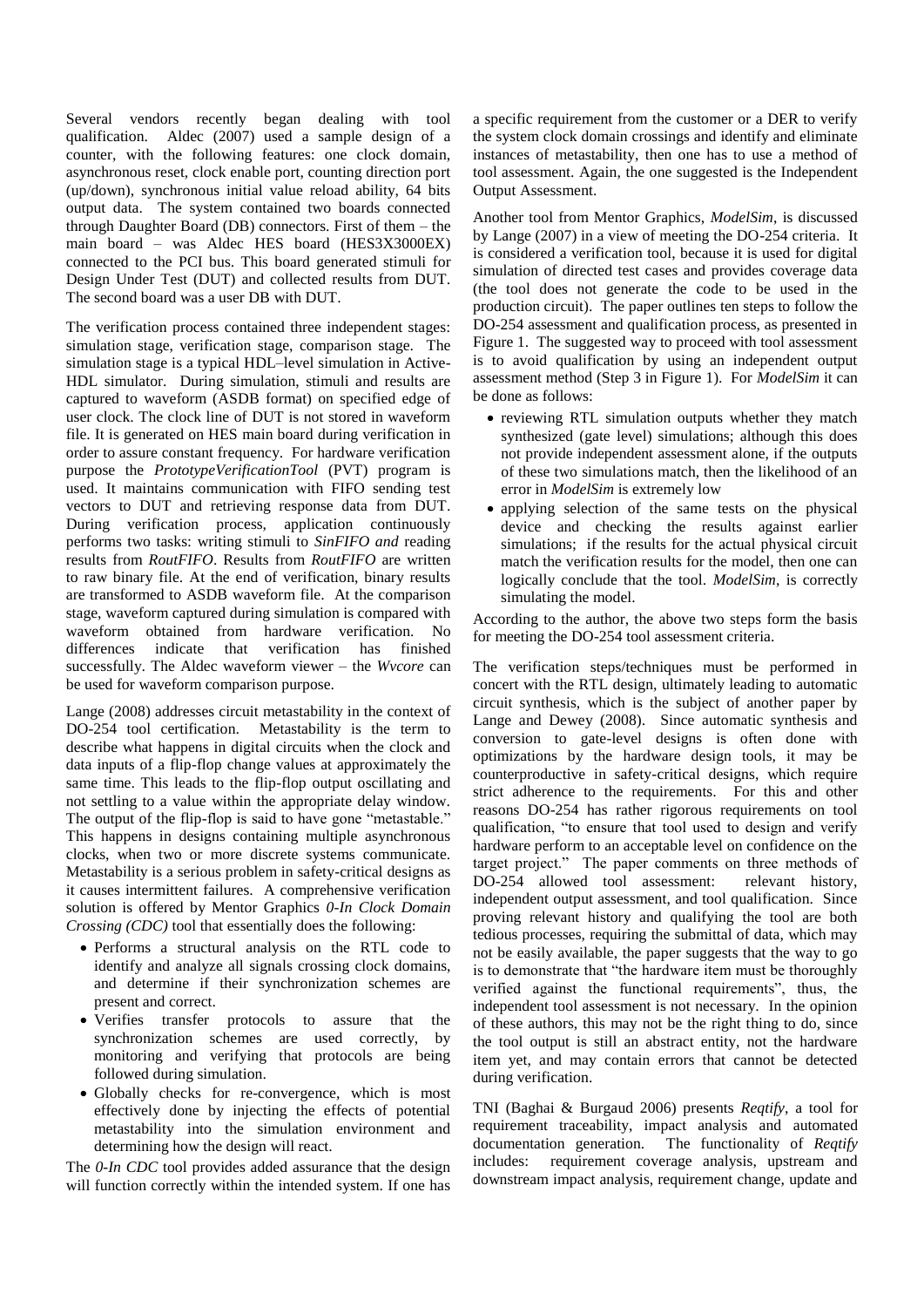deletion tracking throughout the project life cycle, requirement attribute handling, filtering and display depending on these attributes, user configurable documentation generation, and regression analysis. This technical note presents how *Reqtify* complies with the DO-254 objectives.

According to DO254 classification, Reqtify is a verification tool, as it is a tool "that cannot introduce errors, but may fail to detect an error in the hardware item or hardware design." Prior to the use of the tool, a tool assessment should be performed. The purpose of tool assessment and qualification is to ensure that the tool is capable of performing the particular activity to an acceptable level of confidence for which the tool will be used. It is only necessary to assess those functions of the tool used for a specific hardware life cycle activity, not the entire tool. The assessment activity focuses as much or more on the application of the tool as the tool itself. Verification tool only needs to be qualified if the function that it performs is not verified by another activity. The flow chart from DO-254 is applied and indicates the tool assessment considerations and activities and provides guidance for when tool qualification may be necessary.

Dellacherie at al. (2003) describe a static formal approach that could be used, in combination with requirements traceability features, to apply formal methods in the design and verification of hardware controllers to support such protocols as ARINC 429, ARINC 629, MIL-STD-1553B, etc. Their paper describes the application of a formal tool, *imPROVE-HDL*, in the design and verification of airborne electronic hardware developed in a DO-254 context. *imPROVE-HD*L is a formal property checker that complements simulation in performing exhaustive debugging of VHDL/Verilog RTL hardware models of complex avionics protocol controllers without the need to create testbenches. *Reqtify* tool is used to track the requirements throughout the verification process and to produce coverage reports. According to the authors, using *imPROVE-HDL* coupled with *Reqtify*, avionics hardware designers can assure that their bus controllers meet the most stringent safety guidelines outlined in DO-254.

Karlsson and Forsberg (2005) discuss the additional design assurance strategies stated in DO-254, appendix B - "Design assurance considerations for level A and level B functions." In particular, the use of formal specification languages such as the property specification language (PSL) in combination with dynamic (simulation) and static (formal) verification methods for programmed logic devices are addressed. Using these methods, a design assurance strategy for complex programmable airborne electronics compliant with the guidelines of DO-254 is suggested. The proposed strategy is a semi-formal solution, a hybrid of static and dynamic assertion based verification. The functional specification can be used for both documentation of requirements and verification of the design's compliance. It is possible to tightly connect documents and reviews to present a complete and consistent design/verification flow.

# 6. TOOL QUESTIONNAIRE

To identify issues and concerns in tool qualification and system certification, and help understand the underlying problems, we conducted a survey to collect data on the experiences and opinions concerning the use of programmable logic tools as applied to design and verification of complex electronic hardware according to the DO-254 guidelines. The objective was to collect feedback, from industry and certification authorities, on assessment and qualification of these tools, to identify opinions and points that would help improve the process.

The questionnaire has been developed and distributed at several national and international conferences, including those organized by the FAA over the last two years. In addition we followed-up with a mailing to over 150 individuals engaged in development of the aviation software and hardware. The questionnaire was also distributed internally in a few companies engaged in the design of programmable logic devices, and has been made available from the DO-254 Users Group website (http://www.do-254.org/?p=tools). As a result of these activities a sample of almost forty completely filed responses was received. Even though this may not be a sample fully statistically valid, the collected results make for several interesting observations.

The survey population, by type of the organization, included the majority of respondents from avionics or engine control developers (65%). Over 95% of respondents have technical background (55% bachelor and 45% master degrees) and over 72% have educational background in electronics. While 97% of respondents have more than three years of experience, 59% have more than 12 years. The most frequent respondents' roles relevant to the complex electronics tools include:

- use of the tools for development or verification of systems (60%)
- managing and acting as company's designated engineering representative (26%)
- $\bullet$  development of the tools (2%)
- development of components (12%).

The respondents' primary interest was divided between verification (32%), development (27%), hardware (22%) and concept/architecture (18%).

Considering criteria for the selection of tools for use in DO-254 projects (Table 1), as the most important have been reported the following: the available documentation, ease of qualification, previous tool use, and host platform, followed by the quality of support, tool functionality, tool vendor reputation, and the previous use on airborne project. Selection of a tool for the project is based either on a limited familiarization with the demo version (50%) or an extensive review and test (40%). The approach to review and test the tool by training the personnel and using trial period on a smaller project seems to be prevailing.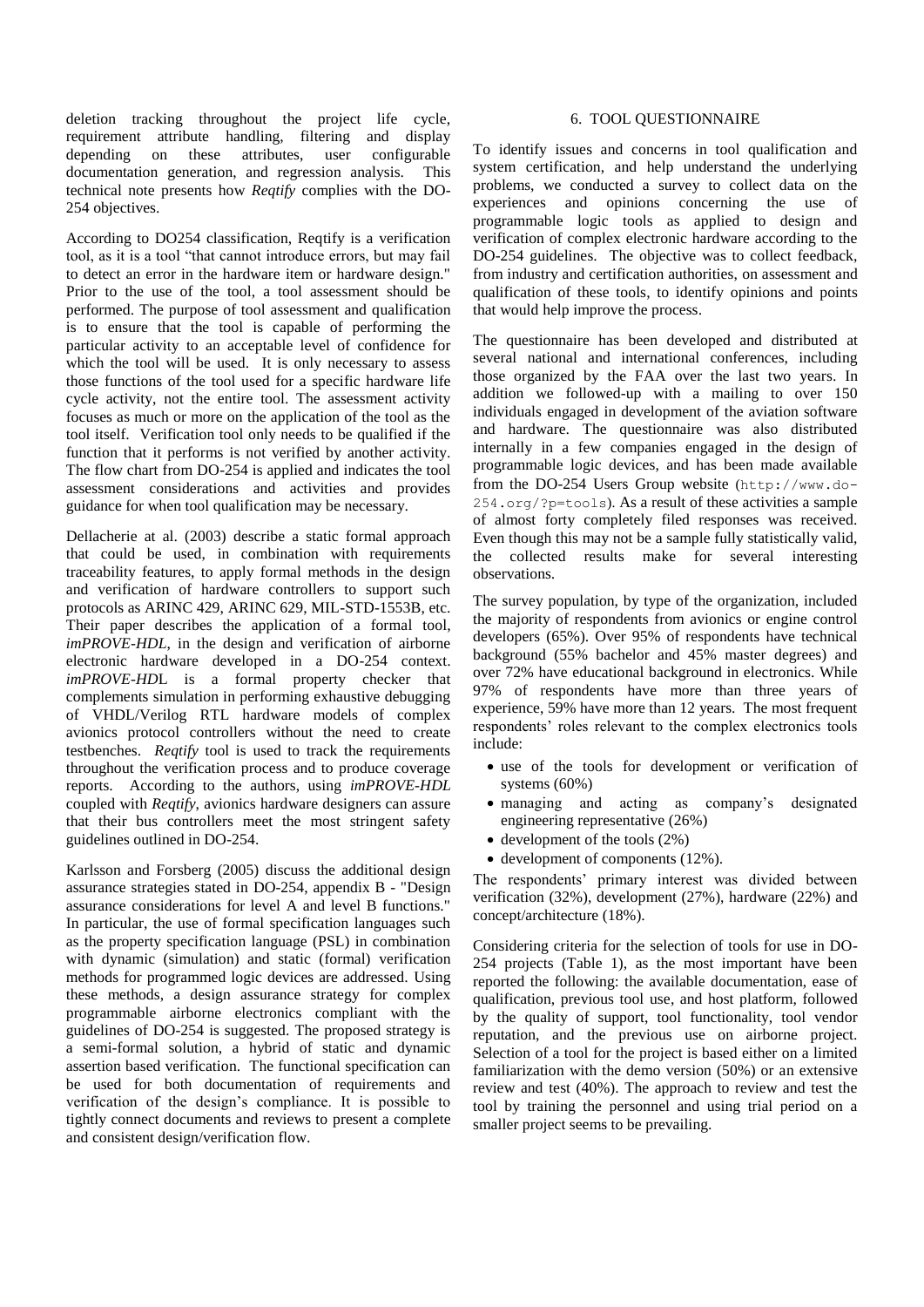| Importance | Criterion                               |
|------------|-----------------------------------------|
|            | Documentation quality                   |
| 2          | Ease of qualification                   |
| $3 - 4$    | Previous use on airborne products       |
|            | Host platform                           |
| 5          | Quality of support                      |
| 6          | Reliability                             |
| 7          | Functionality                           |
| $8 - 12$   | Tool performance                        |
|            | Internal evaluation                     |
|            | Previous familiarity with the tool      |
|            | Availability of training                |
|            | Compatibility with development platform |
| 13         | Vendor reputation                       |
| 14         | Compatibility with existing tools       |
| $15 - 17$  | Acquisition cost                        |
|            | Amount of training needed               |
|            | Compatibility with selected PLDs        |
| 18         | Other criteria                          |

#### **Table 1. Importance of tool evaluation criteria (from highest to lowest)**



Fig. 2. Experience of respondents with tool qualification.

For those who have experienced effort to qualify programmable logic tools (only 14% of respondents, Fig. 2), the quality of the guidelines is sufficient or appropriate (62%, Fig. 3), so is the ease of finding required information (67%), while the increase of workload was deemed negligible or moderate (80%, Fig. 4). An interesting observation concerns the scale of safety improvement due to qualification: marginal (43%), moderate (21%), noticeable (7%) and significant  $(29%)$  – see Fig. 5. Similarly, the question about errors found in the tools may be a source for concern: no errors (11%), few and minor errors (50%), significant and numerous (17%).

The respondents observed that the nature of tools is better suited for rapid freeform development than for requirementbased methodical design. The major issues with tool use and qualification identified by the respondents in a comments section of the survey included:

- flawed simulation not accounting for hardware effects
- incorrect timing analysis
- lack of tool conformance to published IEEE standards
- marginal visibility and traceability of tool output
- hidden advanced tool features
- no access to proprietary tool design data
- no access to tool simulation and synthesis algorithms
- lack of detailed guidance on what is acceptable for qualification
- lack of vendor independent standard test suite for tools
- frequent tool updates with marginal version control.



Fig. 3. Distribution of responses on quality of tool guidelines.



Fig. 4. Responses on workload increase due to tool qualification.



Fig. 5. Responses on safety improvement due to tool qualification.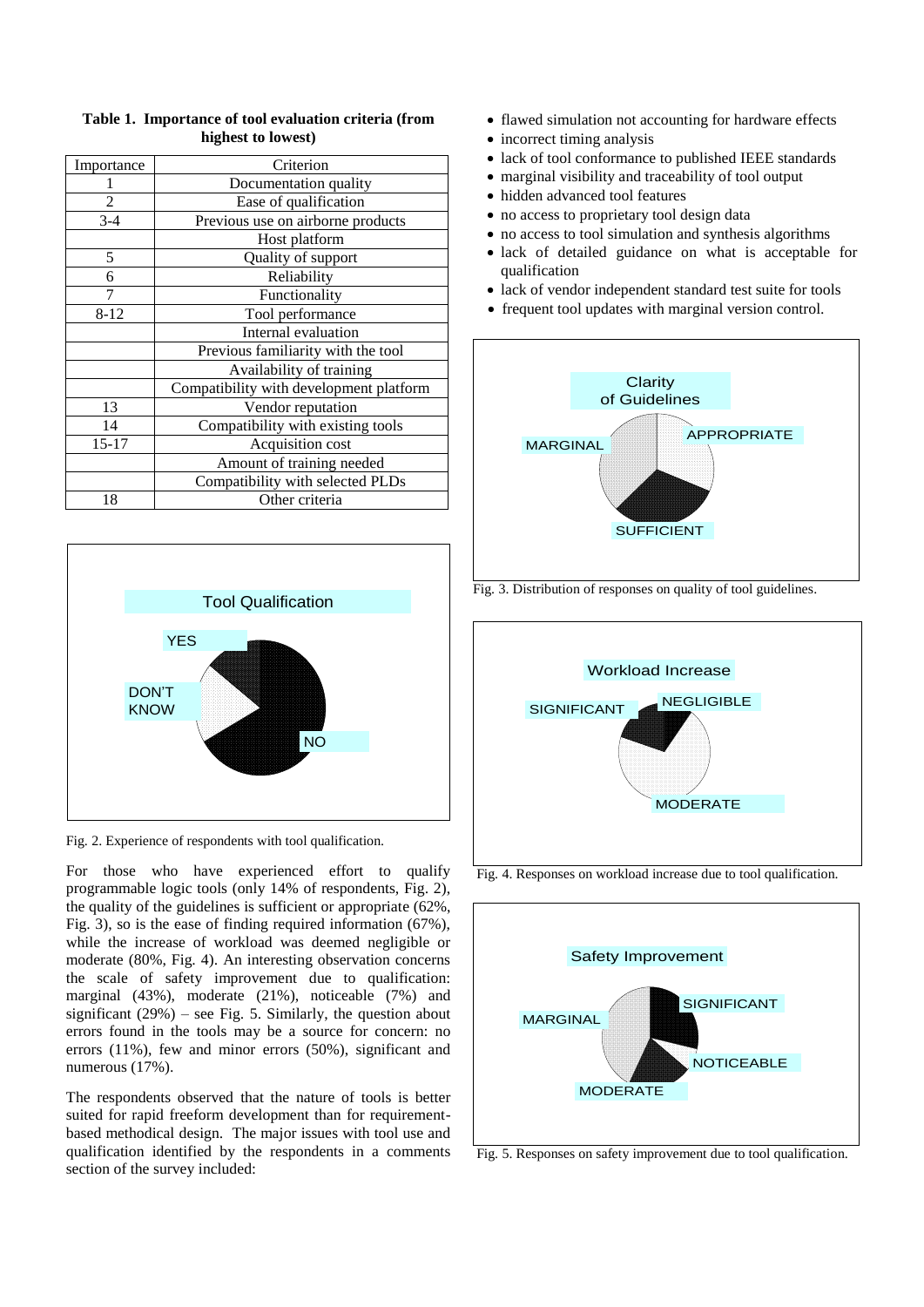Despite all raised issues, the satisfaction level towards programmable logic tools was high: more than 96% of respondents marked their satisfaction level as 4 out of 5.

In summary, it is obvious that software tools used in design and verification of complex electronics in safety-critical applications should be scrutinized because of concerns that they may introduce design errors leading to accidents. However, the conducted survey indicated that the most important criteria for tool selection are considered to be: available documentation, ease of qualification, and previous tool use, none of which is technical. In this view, work should be done on developing more objective criteria for tool qualification and conducting experiments with tools to identify their most vulnerable functions that may be a source of subsequent design faults and operational errors. Some of the authors specifically point out that the lack of research investment in certification technologies will have a significant impact on levels of autonomous control approaches that can be properly flight certified, and could lead to limiting capability for future autonomous systems.

The tool assessment process must follow the RTCA DO-254 guidelines, but the relative vagueness of these guidelines causes significant differences in interpretation by industry and should be eliminated. Possibly, a common ground should be found between RTCA DO-254 and DO-178B guidelines.

# 7. CONCLUSIONS

There is a significant evidence of a widespread use of the FPGA devices in safety-critical systems, developed with the aid of tools we discuss in this paper. However, despite the fact that often design and verification can be done by the same individual, the level of verification may be insufficient due to limited selection of external stimuli, simulations may be skipped, and the design approved by non-engineering managers. Additionally, the research shows that the quality of vendor-supplied soft core or macro libraries is not guaranteed, while synthesis tools can generate faults.

Considering the above, there is no surprise that vendors want to stay on the safe side. The excerpts from manufacturers' product descriptions are symptomatic. Despite great progress and improved trustworthiness of new products, there is no certainty that the product is perfect. This leads to the limited warranties and legal disclaimers, such as the one below (NASA 2004):

IN NO EVENT SHALL <vendor> OR ITS LICENSORS OR THEIR AGENTS BE LIABLE FOR ANY INDIRECT, SPECIAL, CONSEQUENTIAL OR INCIDENTAL DAMAGES WHATSOEVER (INCLUDING, WITHOUT LIMITATION, DAMAGES FOR LOSS OF BUSINESS PROFITS, BUSINESS INTERRUPTIONS, LOSS OF BUSINESS INFORMATION, OR OTHER PECUNIARY LOSS) ARISING OUT OF THE USE OF OR INABILITY TO USE THE SOFTWARE, EVEN IF <vendor> AND/OR ITS LICENSORS HAVE BEEN ADVISED OF THE POSSIBILITY OF SUCH DAMAGES

When designing circuits for implementation in programmable logic, it is essential to use dedicated programs. A typical

tool's functions would include software for initial design entry, logic optimization, device fitting, simulation, and configuration. There are tools specific to just one type of hardware such as analog design, there are tools that serve multiple purposes, and there are dedicated ASIC/FPGA tools. Tools common to analog and fixed digital systems are rather uncomplicated, with the layer of abstraction between the users input and the tool's output being thin. A designer can input the design, similar to CAD-like drawing of circuits, then test and simulate it for minor post processing and simplifications. ASIC/FPGA tools, by contrast, have a very thick layer of abstraction between the user's input and the tool's output. The designer operating the tool commonly enters the design in a language such as Verilog or VHDL. The tool then interprets the language, synthesizes the logic, creates net lists, and interprets the net list into a hardware specific layout. Synthesis involves typically the optimization of logic, timing, and various other aspects. It can be thought of as a black box, with design as an input and "synthesized" design as an output.

FPGA/CPLD vendors are primarily interested in developing software required to take a design captured either in schematics or HDL into a form that can be used to program a circuit. However, because the Electronic Design Automation (EDA) tool industry is fairly dynamic and hardware keeps evolving, the software developers for back-end tools have to attend to two primary activities, developing libraries for new EDA tools and simulators, while creating better fitters and routers for new hardware with more resources and more complex architectures.

Evolving interchange standards such as EDIF and Verilog/VHDL help standardize interfaces to CAD tools and simulators. For example, a CAD vendor can now provide an EDIF-compatible library of design elements using Verilog or VHDL to implement the models necessary for simulation environments. Recognizing that there is a potentially large learning curve, FPGA/CPLD vendors are also offering costeffective entry-level design environments. The CEH tool landscape is very diverse and not standardized. The proprietary and closed nature of the tools makes them rather difficult to evaluate. Therefore, new evaluation criteria are needed that would address technical aspects of tool use.

## ACKNOWLEDGEMENTS

The presented work was supported in part by the Aviation Airworthiness Center of Excellence under contract DTFACT-07-C-00010 sponsored by the FAA. Findings contained herein are not necessarily those of the FAA.

# REFERENCES

- Aldec Corp. (2007), *DO-254 Hardware Verification: Prototyping with Vectors Mode*. White Paper, Rev. 1.2, Henderson, Nevada, June 26, 2007
- Aljer A., P. Devienne (2004), Co-design and Refinement for Safety Critical Systems, *Proc. DFT '04 19th IEEE International Symposium on Defect and Fault Tolerance in VLSI Systems*, IEEE, 2004, pp. 78-86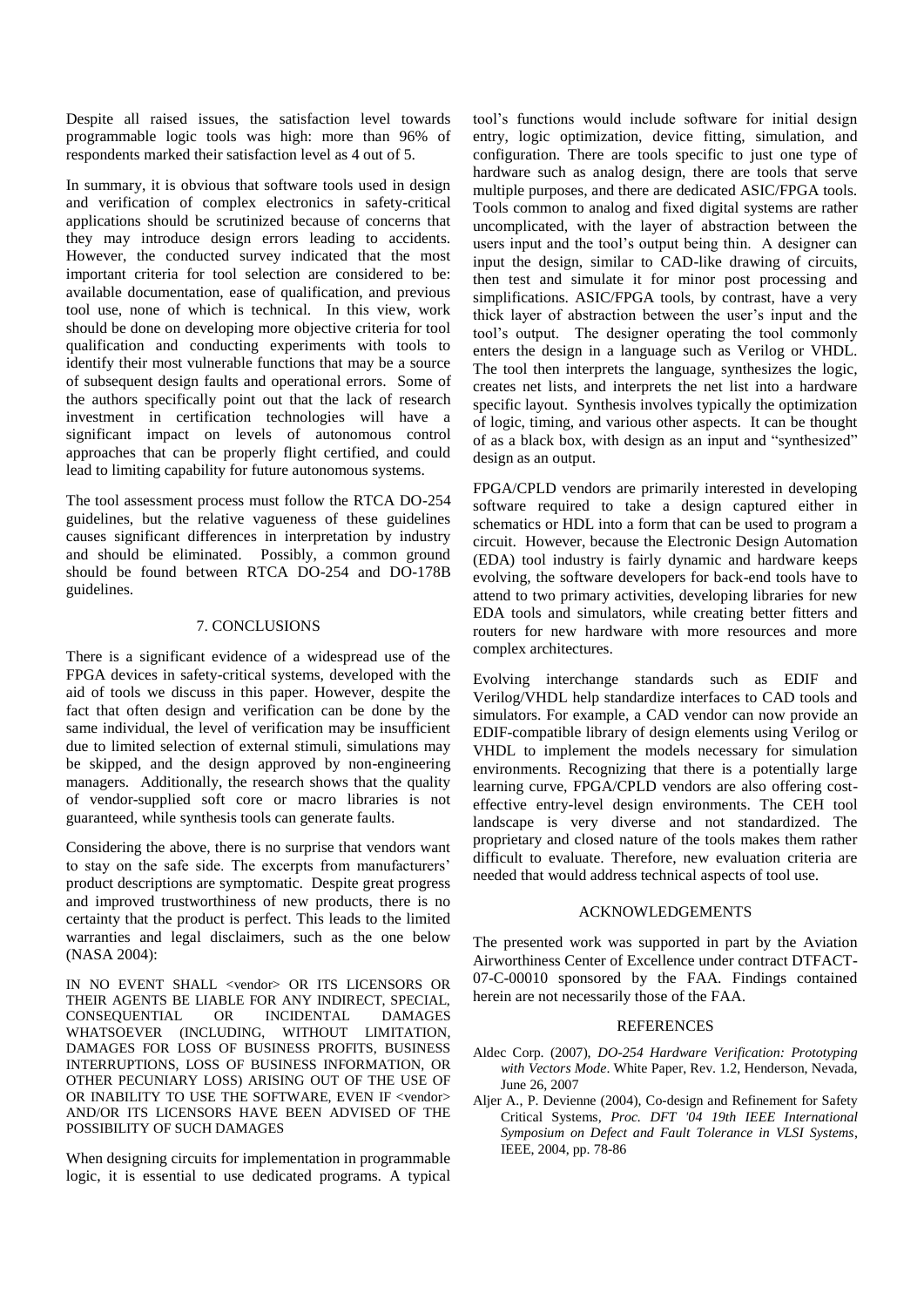- Baghai T., L. Burgaud (2004), *DO254 Package Process and Checklists: Overview & Compliance with RTCA/DO-254 Document*, White Paper, DO-254 Users Group, March 2004
- Baghai T., L. Burgaud (2006), *Reqtify: Product Compliance with RTCA/DO-254 Document*, TNI-Valiosys, Caen, France
- Bernardo M., A. Cimatti (Eds.) (2006), *Formal Methods for Hardware Verification, Proc. SFM 2006*, *6th International School on Formal Methods for the Design of Computer, Communication, and Software Systems,* Bertinoro, Italy, May 22-27, 2006, Lecture Notes in Computer Science, Vol. 3965, Springer-Verlag, 2006
- Bunker A., Gopalakrishnan, G., McKee S.A. (2004), Formal Hardware Specification Languages for Protocol Compliance Verification, *ACM Trans. on Design Automation of Electronic Systems*, Vol. 9, No. 1, January 2004
- Civera P. et al. (2002), An FPGA-based Approach for Speeding-up Fault Injection Campaigns on Safety-Critical Circuits, *Journal of Electronic Testing: Theory and Applications*, Vol. 18, pp. 261-271
- Cole P., M. Beeby (2004), Safe COTS Graphics Solutions: Impact of DO-254 on the Use of COTS Graphics Devices for Avionics, *Proc. DASC 23rd Digital Avionics Systems Conf.*, Salt Lake City, Utah, October 24-28, 2004, pp. 8A2-8.1/7
- Dajani-Brown S., Cofer, D. Bouali, A. (2004), Formal Verification of an Avionics Sensor Voter Using SCADE. *Proc. FORMATS 2004 Joint International Conference on Formal Modelling and Analysis of Timed Systems, and FTRTFT 2004 Formal Techniques in Real-Time and Fault-Tolerant Systems*. Lecture Notes in Computer Science, Vol. 3253, pp. 5-20
- Dellacherie S., L. Burgaud, P. di Crescenzo (2003), Improve HDL: A DO-254 Formal Property Checker Used for Design and Verification of Avionics Protocol Controllers, *Proc. DACS'03, 22nd Digital Avionics Systems Conference*, Indianapolis, Ind., October 12-16, 2003, Vol. 1, pp. 1.A.1-1.1-8
- Dewey T. (2008), *Demistifying DO-254*, White Paper, Mentor Graphics, Wilsonville, Ore., March 2008
- FAA (2005) Advisory Circular AC 20-152, *RTCA Document RTCA/DO-254 Design Assurance Guidance for Airborne Electronic Hardware*, Federal Aviation Administration, June 30, 2005
- Forsberg H., K. Karlsson (2006), COTS CPU Selection Guidelines for Safety-Critical Applications, *Proc. 25th DASC, Digital Avionics Systems Conference*, Portland, Ore., October 15-19, 2006, pp. 4A3-1/12
- Fulton R. (2006), RTCA/DO-254 Data Package for Commercial-Off-The-Shelf Graphical Processors, *Proc. 25th DASC, Digital Avionics Systems Conference*, Portland, Ore., October 15-19, 2006, pp. 6E6-1/6
- Glazebrook I. (2007), *The Certification of Complex Hardware Programmable Logic Devices (PLDs) for Military Applications*, White Paper, DNV UK, London
- Gonçalves F.M. et al. (2002), Design and Test of a Certifiable ASIC for a Safety-Critical Gas Burner Control System, *Journal of Electronic Testing: Theory and Applications*, Vol. 18, pp. 285- 294, 2002
- Hairion D. et al. (2007), New Safety Critical Radio Altimeter for Airbus and Related Design Flow, *Proc. DATE'07, [2007](http://csdl2.computer.org/persagen/DLAbsToc.jsp?resourcePath=/dl/proceedings/date/&toc=comp/proceedings/date/2007/0801/00/0801toc.xml)  [Design, Automation & Test in Europe Conference &](http://csdl2.computer.org/persagen/DLAbsToc.jsp?resourcePath=/dl/proceedings/date/&toc=comp/proceedings/date/2007/0801/00/0801toc.xml)  [Exhibition](http://csdl2.computer.org/persagen/DLAbsToc.jsp?resourcePath=/dl/proceedings/date/&toc=comp/proceedings/date/2007/0801/00/0801toc.xml)*, Nice, France, April 16-20, 2007, pp. 694-688
- Hilderman V., T. Baghai (2003), Avionics Hardware Must Now Meet Same FAA Requirements as Airborne Software, *COTS Journal*, Vol. 5, No. 9, pp. 32-36, September 2003
- Hilton A.J. (2004), *High-Integrity Hardware-Software Codesign*, Ph.D. Thesis, The Open University, April 2004
- Hilton A., J.G. Hill (2000), *On Applying Software Development Best Practices to FPGAs in Safety-Critical Systems*, The Open University
- Hilton A.J., J.G. Hall (2004), High-Integrity Interfacing to Programmable Logic with Ada, *Proc. Ada-Europe 2004, 9th International Conference on Reliable Software Technologies*, Palma de Mallorca, Spain, June 14-18, 2004 pp. 249-260
- Hoskote Y.V. et al. (1997), Automatic Verification of Implementations of Large Circuits against HDL Specifications, *IEEE Transactions on Computer-Aided Design of Integrated Circuits and Systems*, March 1997
- Hu, A.J., Martin, A.K. (Eds.) (2004), *Formal Methods in Computer-Aided Design, Proc. 5th International Conference, FMCAD 2004*, Austin, Texas, November 15-17, 2004. Lecture Notes in Computer Science, Vol. 3312, Springer-Verlag, 2004
- Hughes R.B., G. Musgrave (1994), Formal CAD Techniques for Safety-Critical FPGA Design and Development in Embedded Systems, *Proc. FPL'94, International Workshop on Field Programmable Logic and Applications*, Prague, Czech Republic, September 7-9, 1994, pp. 135-137
- IEC 60601-1-4, Edition 1.1b:2000 *Medical Electrical Equipment -* Part 1-4: General Requirements for Safety. Collateral *Standard: Programmable Electrical Medical Systems*. International Electrotechnical Commission, Geneva, April 2000
- Kariu K. et al. (2005), Evaluation of Actel FPGA Products by JAXA, *Proc. 2005 Annual MAPLD International Conference*, Washington, DC, Sept. 7-9, 2005
- Karlsson K., Forsberg H. (2005), Emerging Verification Methods for Complex Hardware in Avionics, *Proc. DASC 2005, 24th Digital Avionics Systems Conference*, 30 Oct. - 3 Nov. 2005, Vol. 1, pp. 6.B.1 - 61-12
- Keithan J.P. et al. (2008), The Use of Advanced Verification Methods to Address DO-254 Design Assurance, *Proc. 2008 IEEE Aerospace Conf.*, Big Sky, Montana, March 1-8, 2008
- Kenny J.R. (2008), Team Effort is Central Focus in DO-254 Compliance, *COTS Journal*, Vol. 10, No. 8, pp. 40-44 (August 2008)
- Kern C., Greenstreet M.R. (1999), Formal Verification in Hardware Design: A Survey, *ACM Trans. on Design Automation of Electronic Systems,* Vol. 4, No. 2, pp. 123-193, 1999
- Knaus C. (2004), *OpenGL ES: Safety-Critical Profile Philosophy*, July 2004
- Kornecki A. (2008), Airborne Software: Communication and Certification, *Scalable Computing: Practice and Experience*, Vol. 9, No. 1, pp. 77-82, 2008
- Kornecki A., J. Zalewski (2008), Software Certification for Safety-Critical Systems: A Status Report, *Proc. IMCSIT2008/RTS'08 Real-Time Software Workshop*, Wisla, Poland, October 20, 2008, pp. 665-672
- Lange M. (2007), *Assessing the ModelSim Tool for Use in DO-254 and ED-80 Projects*, White Paper, Mentor Graphics Corp., Wilsonville, Ore., May 2007
- Lange M. (2008), Automated CDC Verification Protects Complex Electronic Hardware from Metastability Issues, *VME Critical Systems*, Vol. 26, No. 3, pp. 24-26, August 2008
- Lange M., T. Dewey (2008), Achieving Quality and Traceability in FPGA/ASIC Flow for DO-254 Aviation Projects, *Proc. 2008 IEEE Aerospace Conference*, Big Sky, Montana, March 1-8, 2008
- Lange M., T.J. Boer (2007), *Effective Functional Verification Methodologies for DO-254 Level A/B and Other Safety-Critical Devices*, White Paper, Rev. 1.1, Wilsonville, Ore., 2007
- Lee C. (2007), *IPT Guidance for Acquisition of Systems with Complex Programmable Hardware Using DO-254*, Ref. 7D0134813, Avionics Systems Standardisation Committee and ERA Technology Ltd., Leatherhead, Surrey, UK, June 2007
- Lee M., T. Dewey (2007), Accelerating DO-254 for ASIC/FPGA Designs, *VME and Critical Systems*, pp. 28-30, June 2007